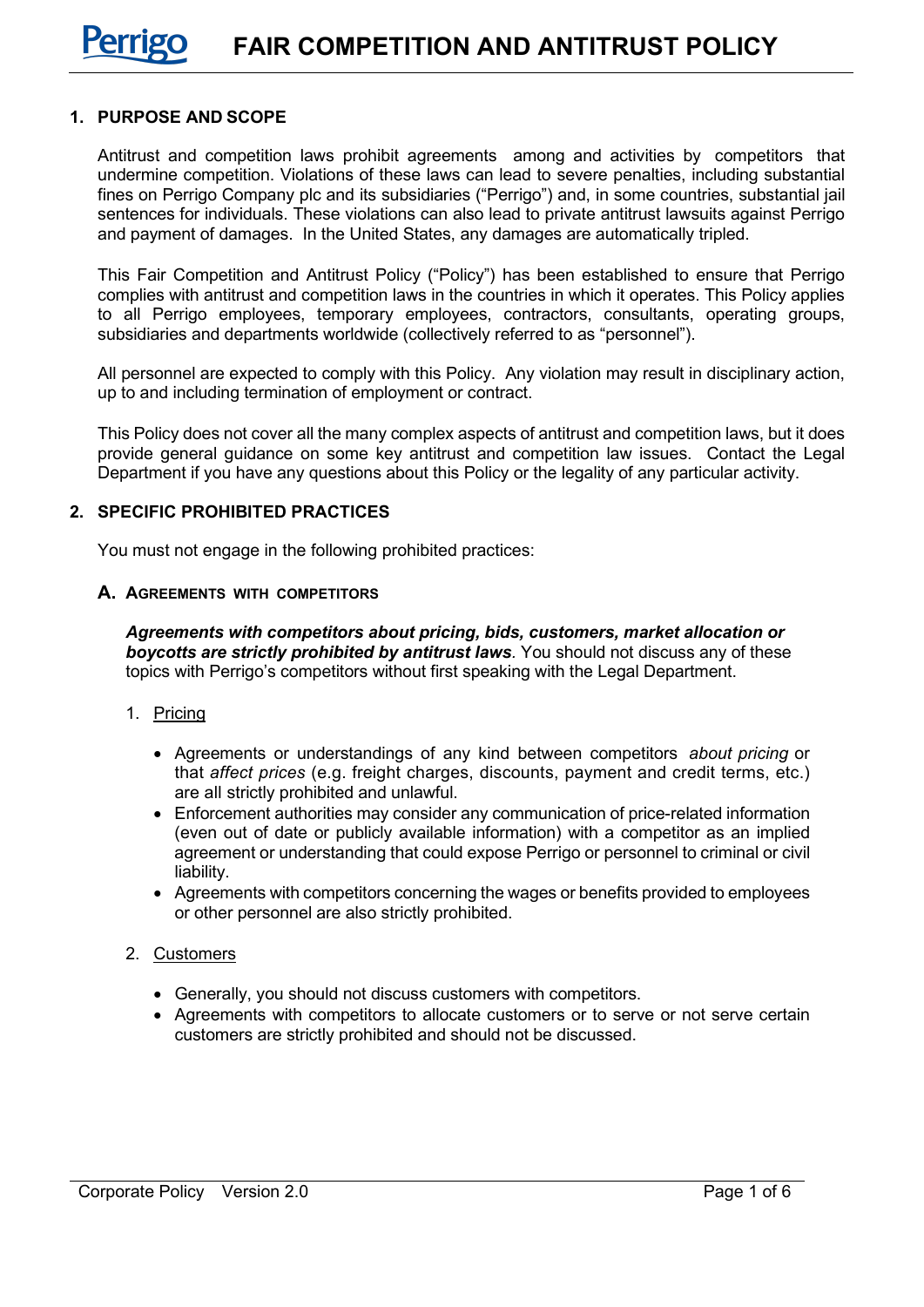#### 3. Market Allocation

It is unlawful to agree with competitors to allocate product markets, market shares, business opportunities, territories or customers.

For example, you cannot agree with an actual or potential competitor:

- not to obtain business from the other party's customers
- not to seek customers in the other party's home territory
- not to develop an improved product
- not to enter the market
- not to steal competitor employees or other personnel

#### 4. Agreements to Boycott or Refusal to Deal

Perrigo, acting alone, generally has the right to select those parties it will do business with. However, when two or more parties agree not to do business with another party, such an agreement usually violates competition and antitrust laws.

#### **B. CUSTOMER RESTRICTIONS**

- 1. Customer Prices
	- **Agreements with customers dictating the prices at which the customer may sell Perrigo products to downstream purchasers are per se illegal under certain U.S. state laws and may violate U.S. federal law and the laws of many countries outside the U.S.**
	- Consult the Legal Department before entering into any such agreement.
- 2. Tying Agreements
	- Tying agreements are agreements where a seller conditions the sale of one of its products upon the buyer's agreement to buy another product from the seller or where a seller requires buyers to purchase its "full line" of products.
	- Such agreements may be unlawful depending upon a variety of factors. Consult the Legal Department before entering into any such agreement.
- 3. Price Discrimination
	- Antitrust and competition laws generally require companies to offer similarly situated, competing customers the same price, price-related terms, promotional services, and allowances. However, a company may offer better terms to a specific customer to meet (but not beat) a competitor's offer.
	- There are exceptions to this rule. Consult the Legal Department in any proposed transaction where one customer may be receiving a better "deal" than another similar customer.
- 4. Reciprocity

It may be unlawful in some cases for Perrigo to condition purchases of goods from a customer on the customer's purchase of goods from Perrigo.

5. Territorial Restrictions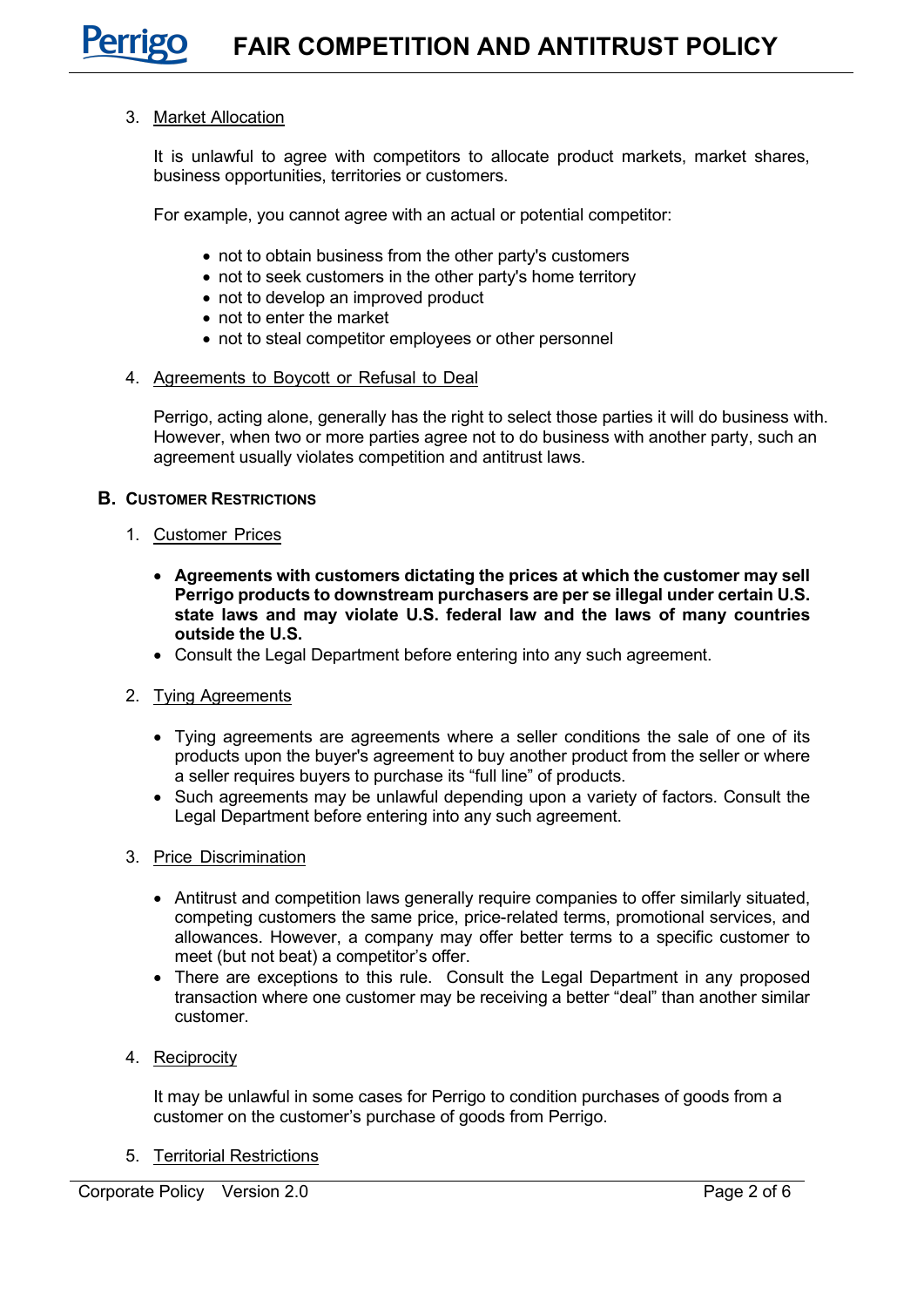Restrictions on the territories or areas in which customers can sell products raise concerns in Europe and certain other countries. Consult the Legal Department before reaching any such agreement.

# **C. CONDUCT DESIGNED TO INJURE COMPETITORS**

It is *not illegal* for Perrigo to promote its interests over those of its competitors through better products, better prices, or better service. Nor is it illegal for Perrigo to gain a high market share or even a monopoly position by having better products, better prices, better service or other competitive advantages.

**However, it may be illegal for a company to engage in unfair or exclusionary conduct (i.e., conduct designed to obstruct competitors, rather than promote competition)**. The key question is whether the conduct at issue promotes legitimate, strong competition, or whether it is designed to use Perrigo's market power or market position to undermine competition on the merits. If you have doubts, contact the Legal Department.

Some examples of conduct designed to injure competitors that may violate antitrust or competition laws include:

#### 1. Pricing Below Cost

Pricing below cost is considered unlawful if it tends to create monopoly power, or in some countries, if the company has a dominant position in the market.

- 2. Exclusive Dealing Contracts
	- Exclusive dealing contracts may be lawful or illegal depending on the circumstances. Consult the Legal Department before negotiating or finalizing any such agreement.
	- Two types of exclusive dealing contracts are common in the Company's business operations: (a) exclusive distribution agreements and (b) exclusive supply agreements. In exclusive distribution agreements, the Company may agree with a distributor (or vice versa) that the Company will not supply its products to another distributor in the territory. In exclusive supply contracts, a wholesaler or other customer agrees with the supplier to purchase a product only from the supplier.
- 3. Tying

Conditioning the sale of one product on the customer's agreement to purchase another product can violate the antitrust laws in certain circumstances. Such agreements have the potential to unfairly limit or preclude competition for the "tied" product.

4. Loyalty Discounts or Bundled Discounts

Loyalty discounts or bundled discounts that can be earned only by purchasing multiple products can result in antitrust liability if "equally efficient" competitors are unable effectively to compete. The Legal Department should review any bundled discounts or loyalty discounts offered by Perrigo.

5. Differential Pricing

Corporate Policy Version 2.0 **Page 3 of 6** Page 3 of 6 Charging different prices to similarly situated customers that compete with one another can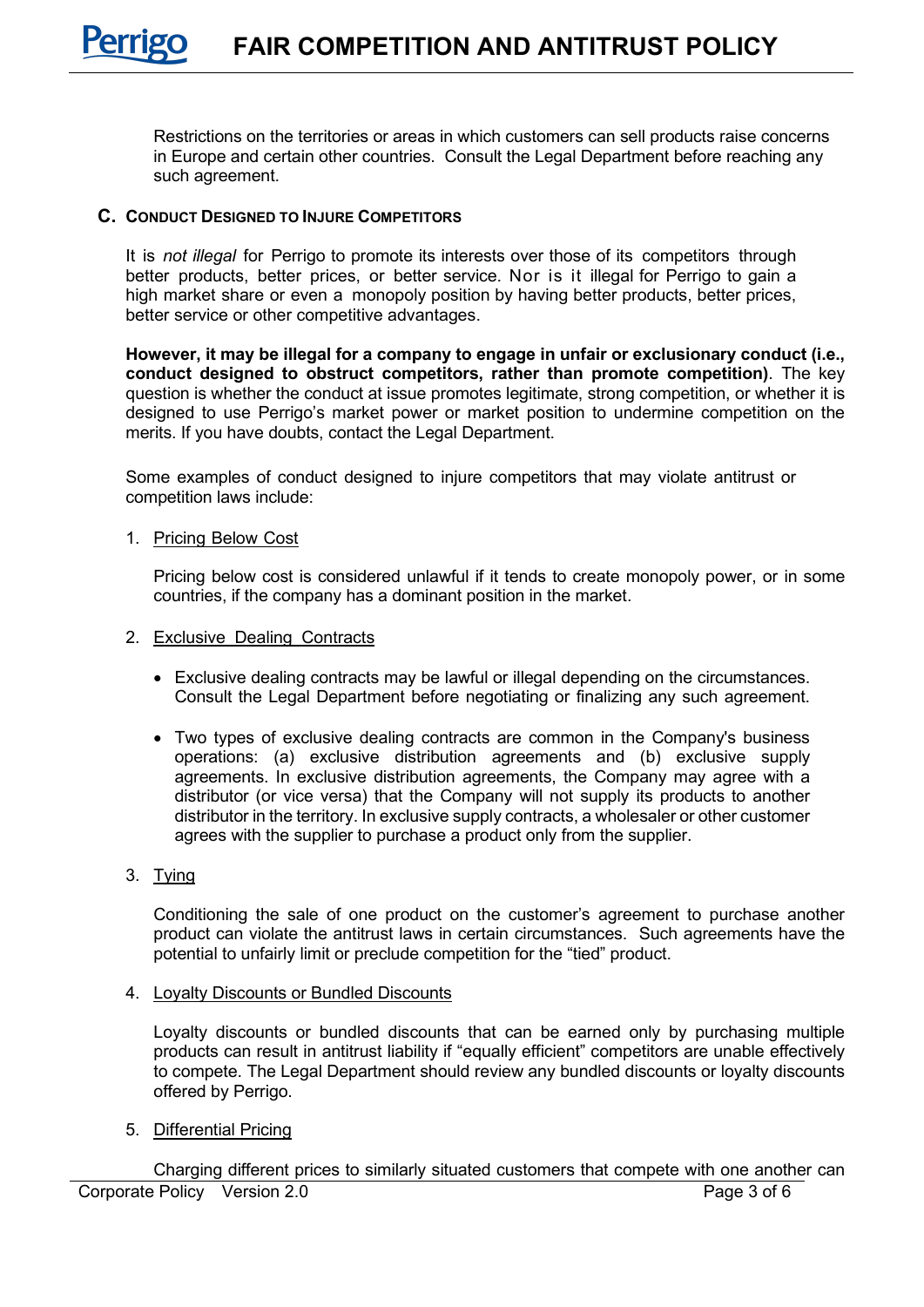violate the antitrust laws if the differential pricing provides a competitive advantage for the favored customer.

# **D. INTELLECTUAL PROPERTY RESTRAINTS**

- 1. License Restraints
	- While many restrictions in intellectual property licenses are lawful, terms that restrict international trade or restrict competition beyond the scope of the intellectual property rights may violate antitrust laws.
	- Exclusive patent licenses between potential competitors are subjected to heightened scrutiny.
	- Because of the many technical legal rules relating to intellectual property licenses, consult the Legal Department before negotiating or finalizing such licenses.
- 2. IP Litigation Settlements
	- Settlements of IP litigation with the following characteristics have received heightened antitrust scrutiny: (1) payments by the patent holder to the alleged infringer in excess of litigation costs, including "in kind" payments such as an agreement not to offer a competing product; and (2) restrictions on the market entry of potential substitutes for the Company's products;
	- Consult the Legal Department early in the process when considering settlement of any IP dispute.

### **E. IMPORT AND EXPORT RESTRICTIONS IN THE EUROPEAN UNION**

In the European Union, competition authorities apply their competition law to promote parallel imports among member countries. Agreements that tend to obstruct parallel imports are automatically suspect, so you need to consult the Legal Department before using such restrictions.

Examples of problematic contract clauses include:

- a clause in a contract with a wholesaler in member country A that prohibits the wholesaler from selling the Company's product in member country B;
- a clause in a contract with a wholesaler in member country A that prohibits the wholesaler from selling the Company's product to a customer who in turn might export the product to member country B;
- a clause in a contract with a wholesaler granting the wholesaler service or other guarantees that are only applicable if the end user is in the same country as the wholesaler;
- a clause in a contract with a wholesaler offering the Company's product at a more favorable price, or on more favorable terms, if the product is resold only in the same country, with a higher price and/or less favorable terms if the product is exported.

# **F. OBTAINING COMPETITIVE INFORMATION**

General business information about competitors, customers and vendors is important to maintain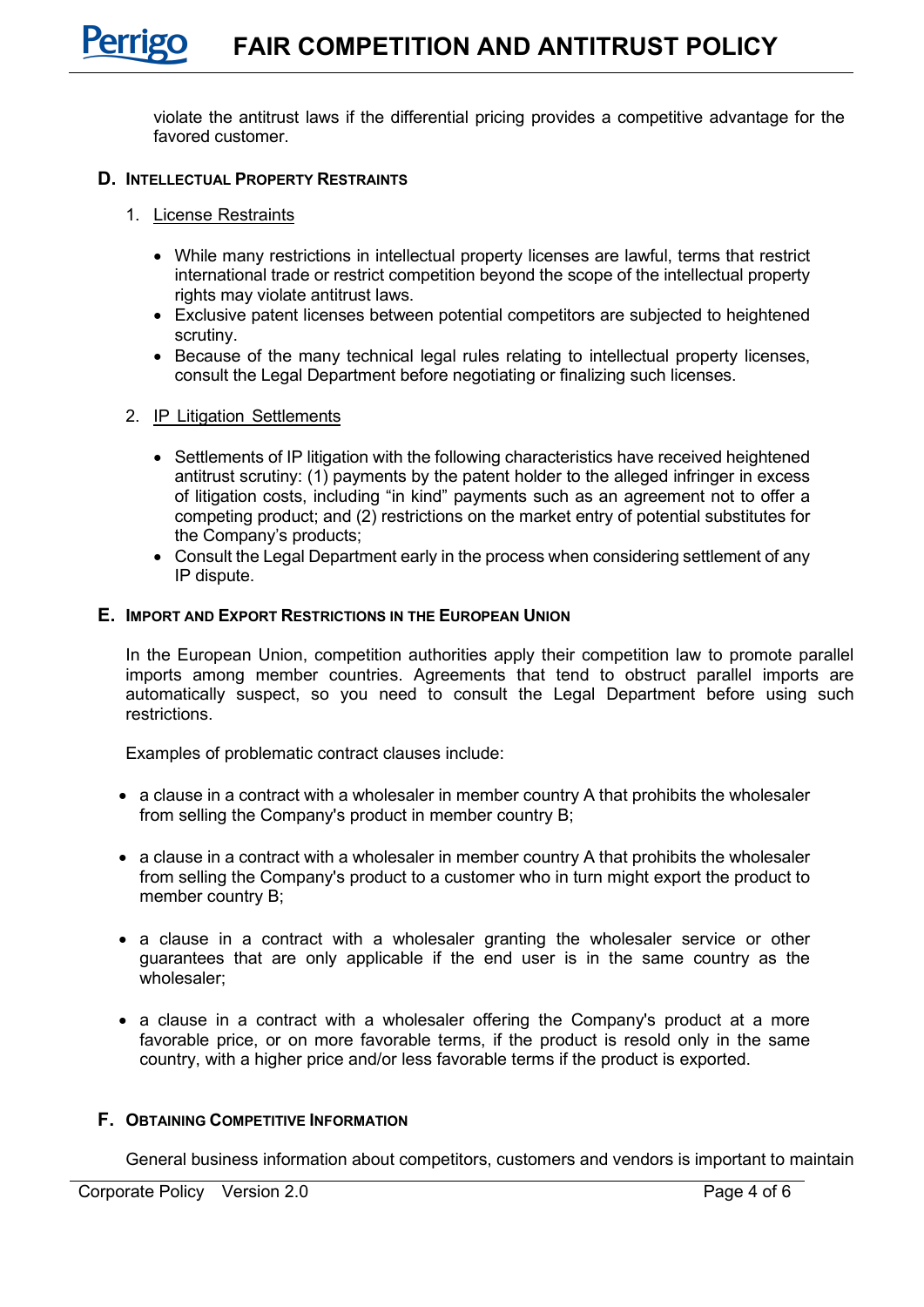and improve upon our competitive position both in terms of products and technology. However, you must use only ethical and legal means to gather competitive information – improper means include misrepresentation, deception, theft, spying or bribery to develop or obtain competitive information. Moreover, you should not gather competitive information directly from competitors. In addition, you must not:

- induce present or former employees of competitors, customers or vendors to disclose any of the competitors' proprietary or confidential information (even if such information is offered gratuitously, it should be refused), or
- question any fellow personnel in a manner that is likely to result in proprietary or confidential information of a previous employer being disclosed.

### 1. Use of Competitive Information

Certain competitive information can be used fully and freely, such as information that is available in trade and other publications, obtainable by analysis of a competitor's marketed products, or disclosed in formal presentations at public meetings. However, when information is received privately or in small group discussions, use care to determine whether the information is considered secret or whether a confidential relationship is being breached. If either condition exists, you should avoid receiving the information.

#### 2. Recruitment and Hiring

You should not recruit or hire people for their knowledge of proprietary information of current or former employers that are competitors, customers or vendors of Perrigo. New employees and other personnel should be advised against disclosing or using any proprietary or confidential information of their former employer. However, all personnel can and are expected to otherwise make full use of the skills, experience and general knowledge learned in their previous employment.

### **3. RECOMMENDATIONS**

You need to be careful in your writings and communications to avoid using words and phrases that might suggest or be misunderstood to indicate antitrust or competition law violations.

# **DO NOT:**

- use expressions implying guilt (e.g., "Please destroy after reading")
- discuss prices or pricing policies, exchange price lists, or discuss other terms of sale with<br>competitors. If a competitor attempts to discuss pricing with you, refuse, tell them to stop, depart from their company immediately and inform the Legal Department. (You may obtain pricing information about competitors from customers or publicly available sources.)
- discuss future production, restraints on production, product content or marketing plans with competitors
- suggest or agree with a competitor to sell or to refrain from selling to any customers, territories or product markets
- use words that might falsely imply that a course of action is being pursued as a matter of "industry agreement" or "industry policy" rather than as a matter of Perrigo's individual<br>decision and self-interest
- give favored prices, promotional allowances or services to one reseller that competes against<br>another unless there is legal justification i.e. "meeting competition," cost justification, equal<br>availability and functional